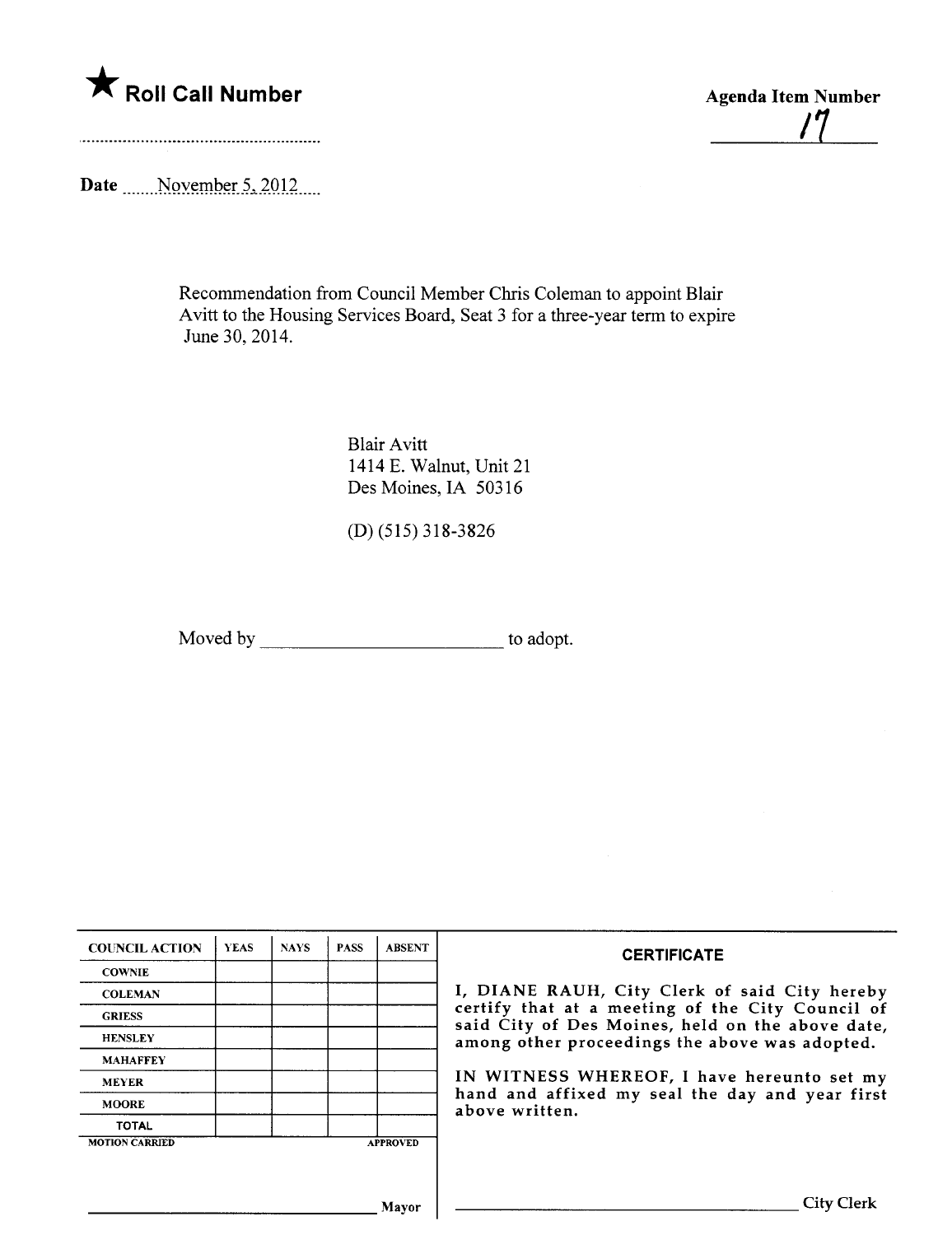

## Fwd: Apply to Serve on a City Board - form submission

Rauh, Diane < dirauh@dmgov.org> To: Karen Herzberg <KMHerzberg@dmgov.org> Thu, Oct 25, 2012 at 8:33 AM

---- Forwarded message ---From: <website@dmgov.org> Date: Wed, Oct 10, 2012 at 5:09 PM Subject: Apply to Serve on a City Board - form submission To: BoardAppointments@gtp.dmgov.org

First Name: Blair

Last Name: Avitt

Address: 1414 E. Walnut unit 21

City: Des Moines

State: IA

Zip: 50316

Daytime Phone: 515 318-3826

Alternate Phone: 515318-3826

Email: unknown@noemail.com

Occupation: Unemployed

Occupation Duration: Disability

Employer:

Employment Duration:

Business Address 1:

Business Address 2:

Business City:

Business State: IA

Business Zip: